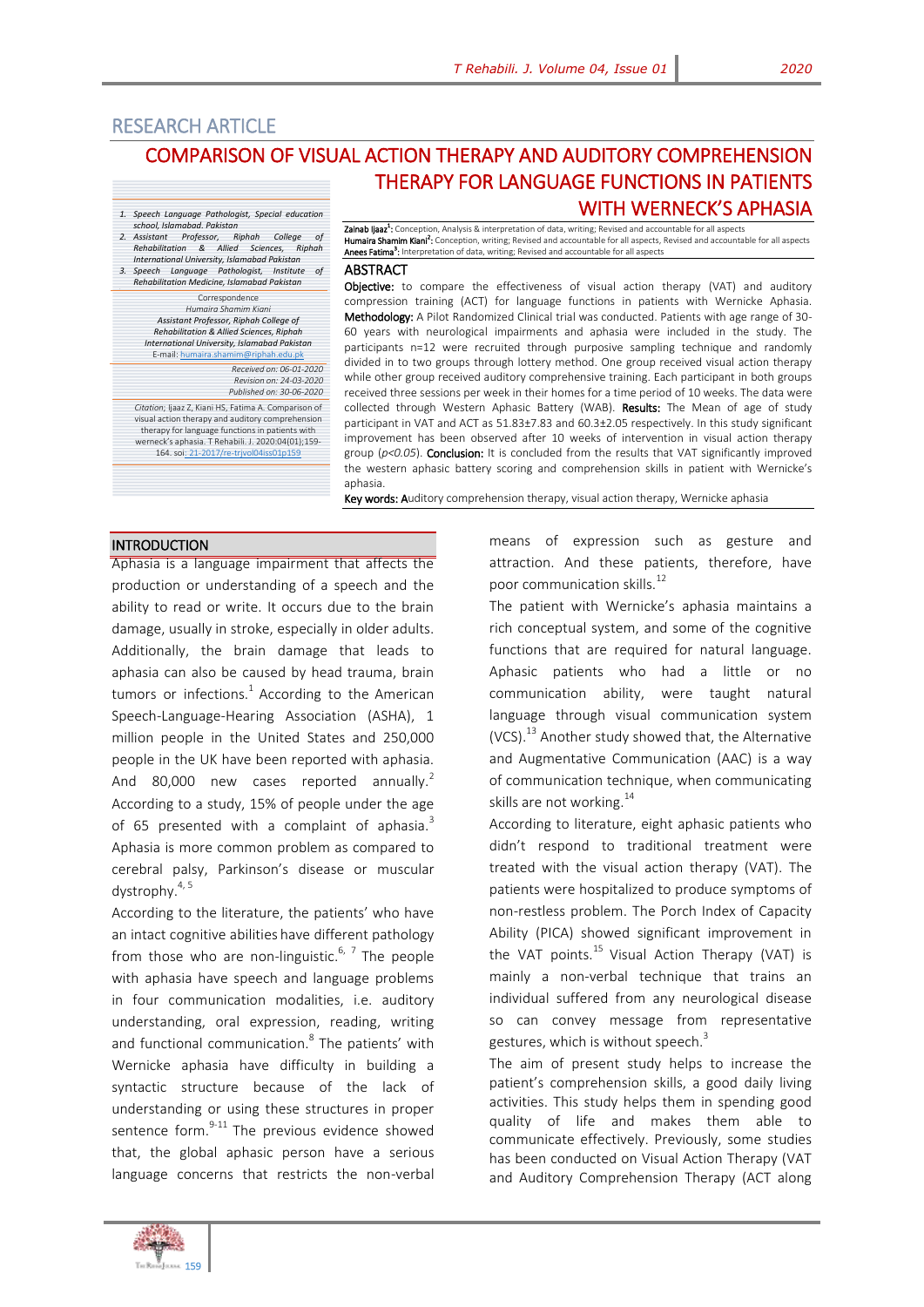with any other therapy and with different types of aphasia on Wernicke's aphasic patients. But, the RCT of both VAT and ACT were not conducted so far in Pakistan, for the management of patients with Wernicke's aphasia. The objective of study is to determine the effectiveness of visual action therapy versus auditory comprehension therapy in patients with Wernicke's aphasia.

### **METHODOLOGY**

A Pilot Randomized Clinical, Trail was conducted in with the approval from a competent authority for duration of 3 months. The age range for both male and female was 30-60 years, patients with neurological impairment and Wernicke's Aphasia after stroke were included in the study, while, patients with any other co-morbidities were excluded from the study. The participants n=12 were recruited through purposive sampling technique and randomly divided into two groups through lottery method as shown in Figure 1. One group receives visual action therapy (VAT), while other group receives auditory comprehension training (ACT) as shown in Table 1 and 2 respectively. Each participant of the both groups received three sessions per week in their homes for a time period of 10 weeks. The duration of each session was 30 minutes.



Figure 1: CONSORT Diagram

#### Table 1: Visual Action Therapy (VAT) Protocol

| Session No.                    | Duration        | <b>Tasks VAT</b>                                                                                            |                 |                             |                   | Small cards                                                                                                           |
|--------------------------------|-----------------|-------------------------------------------------------------------------------------------------------------|-----------------|-----------------------------|-------------------|-----------------------------------------------------------------------------------------------------------------------|
| Screening<br>mission           | $-35 - 45$ mint | Introduction<br>٠<br>Consent taking<br>٠<br>· Administration of quick assessment                            | 16 <sup>°</sup> | $16^{th}$ session           | $\bullet$ 30 mint | Step7. Pantomimed gesture recognition.<br>٠<br>Step8. Pantomirned gesture training.<br>Small cards                    |
| 1 <sup>e</sup> session         | $-30$ mmt       | <b>LARGE PICTURE MATCHING</b><br>Object to picture matching 8 nems)<br>۰<br>Picture to object matching<br>٠ | 17.             | $17^\circ$ session          | $-30$ mint        | Step9.Pantomime gesture production.<br>٠<br>Step10. Representational gesture for absent<br>٠<br>obsect<br>Small cards |
| 2 <sup>nd</sup> session        | $-30$ mm        | Object to picture pointing<br>٠<br>Picture to object pointing<br>٠<br>(8 items of large pictures)           | 18              | 18 <sup>ch</sup> session    | $-30$ mmt         | Step11. Representational gesture for absent<br>object<br>Small cards                                                  |
| 3 <sup>rd</sup> seedom         | $-30$ mint      | Object to picture matching<br>٠<br>Picture to object matching<br>٠                                          | I9              | 19 <sup>th</sup> session    | 30mint<br>٠       | · Step6. Pantomimed gesture demonstration<br>Small cards                                                              |
| $4o$ session                   | $-30$ mmt       | (8 items of small pictures).<br>· Object to picture pointing<br>Picture to object pointing<br>٠             | 20              | $20th$ session              | $-30$ mint        | Step7. Pantomirned gesture recognition.<br>٠<br>Step8. Pantomimed gesture training.<br>Small cards                    |
| 5 <sup>th</sup> session        | $-30$ mint      | (8 items of small pictures<br>Step 3. Object Use Training.<br>٠<br>Step4. Action picture taking.<br>٠       | $21^{\circ}$    | 21 <sup>th</sup><br>session | $-30$ mint        | · Step9.Pantomime gesture production.<br>Step10. Representational gesture for absent<br>٠<br>object<br>Small cards    |
| $6th$ session                  | $-30$ mint      | Step5. Fellowing action picture command.<br>٠<br>· Step6. Pantomimed gesture demonstration                  | 22              | 22 <sup>th</sup> session    | 30mint<br>٠       | · Step11. Representational gesture for absent<br>object<br>Small cards                                                |
| S <sup>O</sup> session         | $-30$ mint      | Step7. Pantomimed gesture recognition.<br>۰<br>Step8. Pantomimed gesture training.<br>٠                     | $23 -$          | $232$ session               | $-30$ mint        | · Step6. Pantomirned gesture demonstration<br>With action cards                                                       |
| 9 <sup>0</sup> session         | $-30$ mint      | Step9.Pantomine gesture production.<br>٠<br>Step10<br>٠                                                     | $^{24}$         | 24 <sup>th</sup> session    | $-30$ mint        | Step7. Pantomirned gesture recognition.<br>٠<br>Step8. Pantomirned gesture training.<br>٠<br>With action cards        |
| $10^{th}$ session              |                 | Representational<br>absent<br>eesture.<br>for<br>object training                                            | $^{25}$         | 25 <sup>2</sup> session     | $-30$ mint        | Step9.Pantomine gesture production.<br>٠<br>Step10. Representational gesture for absent<br>object                     |
|                                | $-30$ mmt       | · Step11, Representational gesture for absent<br>object                                                     | 26              | $26^{\circ}$ session        | $-30$ mint        | With action cards                                                                                                     |
| $11th$ session                 | $-30$ mmt       | · Step6. Pantoniimed gesture demonstration<br>With Action card                                              |                 |                             |                   | Step11. Representational gesture for absent<br>object<br>With action cards                                            |
| $12^\alpha$ session            | $-30$ mint      | Step7. Pantomirned gesture recognition.<br>۰<br>Step8. Pantomirned gesture training.<br>٠                   | 27              | 27th session                | 30mint<br>٠       | Step6. Pantomirned gesture demonstration<br>٠<br>through small card                                                   |
| $13th$ session                 | $-30$ mint      | With Action card<br>· Step9.Pantomime gesture production. With<br>Action card                               | 28              | 28 <sup>th</sup> session    | $-30$ mmt         | Step7. Pantomimed gesture recognition.<br>٠<br>Step8. Pantomimed gesture training.<br>٠<br>through small card         |
| 14 <sup>th</sup> session       | $-30$ mmt       | · Step10. Representational gesture for absent<br>object<br>· Step11. Representational gesture for absent    | 29              | 29 <sup>th</sup> session    | $-30$ mint        | Step9.Pantomime gesture production.<br>٠<br>Step10. Representational gesture for absent<br>object through small card  |
| 15 <sup>h</sup> session . 30mm |                 | object<br>· Step6. Pantomimed gesture demonstration                                                         | 30              | 30 <sup>th</sup> session    | $-30$ mint        | · Step11. Representational gesture for absent<br>object through small card                                            |

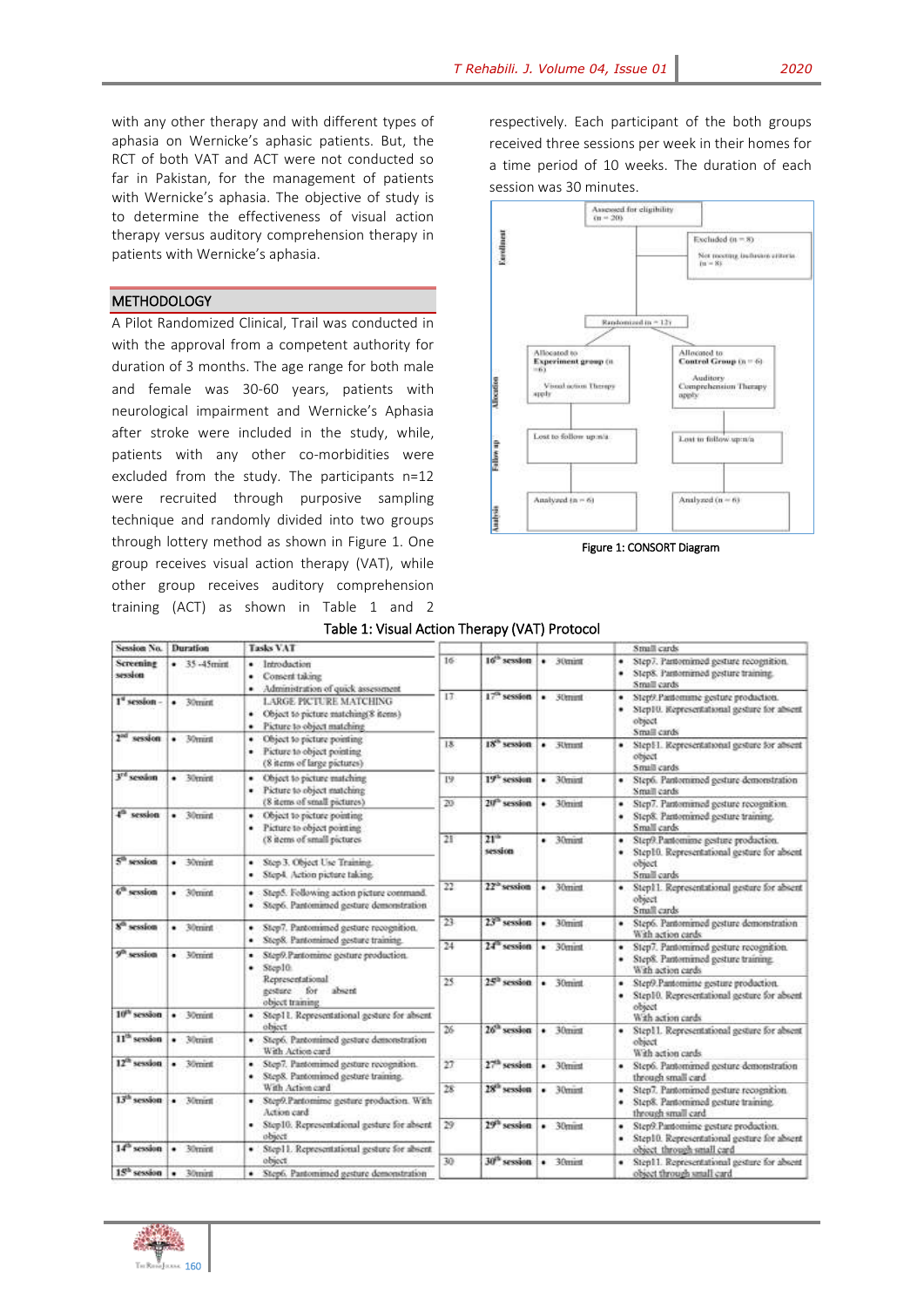| Sousion<br>no                         | Duration           | <b>TASKS OF ACT</b>                                                                                                                                                                                               |                                |           |                                                                                                                                                                                     |  |
|---------------------------------------|--------------------|-------------------------------------------------------------------------------------------------------------------------------------------------------------------------------------------------------------------|--------------------------------|-----------|-------------------------------------------------------------------------------------------------------------------------------------------------------------------------------------|--|
| 1 <sup>4</sup><br>Sousion             | 35-45 mint         | Screening session<br>Informed convent<br>٠<br>Administration of quick aphasia assessment                                                                                                                          | $17 -$<br>Soution              | 30 mint   | Auditory feedback(here the patient will change the speech<br>production based on the information you get from hearing<br>yourself speak)                                            |  |
| 2 <sup>nt</sup>                       | 30 mint            | Continuation of screating session                                                                                                                                                                                 | 13 <sup>m</sup><br>Session     | 30-mml    | Phonological awareness (patient will be able to<br>identify, Mend, segment and manipulate oral language                                                                             |  |
| Sessión<br>31<br>Spason               | 30 mint            | · Administration of western aphasia battery<br>Auditory awareness (patient will detect sound.)                                                                                                                    | 19 <sup>n</sup><br>Sossion     | 30 mint   | structure 1<br>Phonological awareness (patient will be able to<br>identify/Mend, segment and manipulate oral language.                                                              |  |
| 4 <sup>6</sup> Session                | 30 mint            | Sound localization (patient will locate the sound source)<br>Auditory Attention(here patient will attend to important<br>auditory information including attending in the midst of<br>competing background noise 1 | ЖP<br>Sewinn                   | 30 mmt    | structure 1<br>Auditory comprehension (here the patient will understand<br>longer messages , including engaging in conversation,<br>following directions and understanding stories. |  |
| 5 <sup>8</sup><br>Session             | 30 mint            | Sound localization (patient will locate the sound source)<br>Auditory Attention(here patient will attend to important<br>auditory information including attending in the midst of                                 | $21^{6}$<br>Session.           | 30 mm 02  | Auditory comprehension (here the patient will understand<br>longer messages, including engaging in conversation,<br>following directions and understanding stories.                 |  |
| 6 <sup>6</sup><br>Session             | 30 mint            | competing background noise )<br>Auditory Discrimination of environmental sounds(patient<br>will detect differences between sounds in the environment )                                                            | 22 <sup>th</sup><br>Session    | 30 mint   | Auditory closure there the patient will make sense of<br>auditory messages when a piece of auditory information is<br>missing fill in the blanks)                                   |  |
| 46<br>Session<br>ýh                   | $30$ mint          | Auditory Discrimination of environmental sounds(patient<br>will detect differences between sounds in the environment.)                                                                                            | $23^{\circ}$<br>Session        | $30$ mint | Auditory closure (here the patient will make sense of<br>auditory messages when a piece of auditory information is<br>missing fill in the blanks)                                   |  |
| Session                               | Tours 07           | Auditory discrimination of suprasegmentals (here the<br>patient will detect differences in non-phoneme aspects of<br>speech including rate,intensity,prosedy,duration and pitch)                                  | $24^{\circ}$<br>Session        | 30 mint   | Auditory memory (patient will retain auditory information<br>both immediately and after a delay 3                                                                                   |  |
| q <sub>n</sub><br>Sousien             | 10 mint            | Auditory discrimination of suprasegmentals (here the<br>patient will detect differences in non-phoneme aspects of<br>speech including rate,intensity,prosedy,duration and pitch                                   | 299<br>Session                 | 30-mint   | Linguistic auditory processing (here the patient will<br>interpret ,retain, organize and manipulate spoken language<br>for higher level learning and communication)                 |  |
| 10 <sup>m</sup><br>Session            | 30 mint            | Auditory discrimination of suprasegmentals (here the<br>patient will detect differences in non-phoneme aspects of                                                                                                 | $26\%$<br>Sewien               | $30$ mint | Auditory memory ( patient will retain auditory information<br>both immediately and after a delay's                                                                                  |  |
| 11 <sub>a</sub><br>Session            | 30 mint            | speech including rate,intensity,prosedy,duration and pitch<br>Auditory discrimination of segmental (patient will detect<br>differences between specific speech sounds (                                           | $27^{\circ}$<br>Sossion<br>289 | 30 mint   | Auditory memory ( patient will retain auditory information<br>both immediately and after a delay 1                                                                                  |  |
| $12^{6}$<br>Sossion                   | 30 mint            | Auditory discrimination of segmentals(patient will detect<br>differences between specific speech sounds )                                                                                                         | Sevison                        | 10 mint   | Linguistic auditory processing (here the patient will<br>interpret ,retain,organize and manipulate spoken language<br>for higher level learning and communication)                  |  |
| 13 <sup>n</sup><br>Souson<br>$14^{h}$ | 30 mint<br>30 mint | Auditory discrimination of segmentals(patient will detect<br>differences between specific speech sounds )<br>Auditory indentification auditory association (here the                                              | 20 <sup>0</sup><br>Session     | 30 mint   | Linguistic auditory processing (here the patient will<br>interpret .retain.organize and manipulate spoken language<br>for higher level learning and communication)                  |  |
| Soxion<br>15 <sup>n</sup><br>Sousen.  | 30 mint            | patient will attach meaning to sounds and speech)<br>Anditory indentification auditory association (here the<br>patient will attach meaning to sounds and speech)                                                 | 30 <sup>h</sup><br>Session     | 30 mint   | Linguistic auditory processing (here the patient will<br>interpret .cetain.organize and manipulate spoken language<br>for higher level fearning and communication)                  |  |
| 16 <sup>h</sup><br>Session            | 30 mint            | Anditory feedback(here the patient will change the speech<br>production based on the information you get from hearing<br>yourself speak)                                                                          |                                |           |                                                                                                                                                                                     |  |

#### Table 2: Auditory Comprehension Training (ACT)

The data was collected through Western Aphasic Battery (WAB). It is actually an instrument which is used for the assessment of language function for an adult who suffers from some neurological condition or disease, i.e. stroke, head injury, any trauma or dementia. It has proven validity and reliability.<sup>16</sup>

The demographic data were collected such as age, gender, and occupation and presented as percentage, frequency distribution, mean±SD. The normality testing was done and parametric test was used for analysis. For between group comparisons independent sample t-test was used while for within group comparison paired sample ttest was applied. Data was analyzed by using SPSS version 21 and, therefore, the level of significance was set at a *p<0.05.*

### **RESULTS**

The mean age of the study participant of VAT and ACT group was 51.83±7.83 and 60.3±2.05 respectively. In VAT group, the male participants were 5(55.6%), while female was 1(33.3%). However, in ACT group, the males were 4(44.4%) and females were 2(66.7%).

Within-group analysis showed that VAT group significantly improved WAB scoring (*p<0.05*) after 10 weeks of intervention, except information content and responsive speech as shown in Table 3.

Furthermore, between the group analysis showed significant improvement in VAT group in terms of spontaneous speech, word fluency, and naming words (*p<0.05*) as compare to ACT group as shown in Table 4.

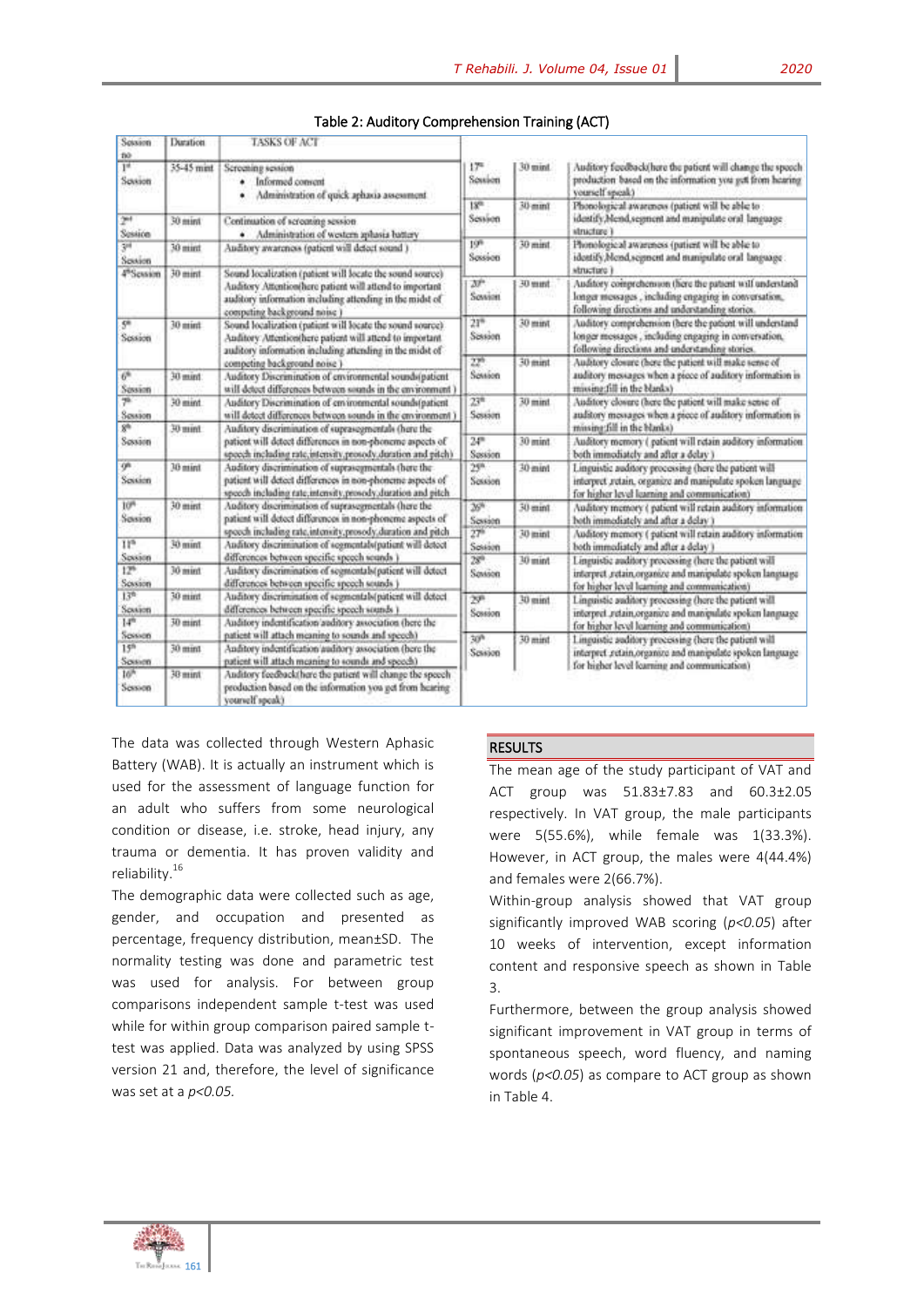| <b>Domains</b>             |      | <b>VAT Group</b> | p-value    | <b>ACT Group</b> |           |
|----------------------------|------|------------------|------------|------------------|-----------|
|                            |      | Mean±SD          |            | Mean±SD          | p-value   |
| Spontaneous Speech         | Pre  | $1.50 \pm 1.64$  | $0.000***$ | $1.50 + 1.97$    | $0.007**$ |
|                            | Post | $5.00 \pm .894$  |            | $3.00 \pm 1.67$  |           |
| Picture Description        | Pre  | $.166 \pm .408$  | $0.004**$  | $.166 \pm 408$   | 0.076     |
|                            | Post | $1.00 \pm 0.000$ |            | .666±.516        |           |
| <b>Information Content</b> | Pre  | $3.00 \pm 3.22$  |            | .666±.516        | $0.025*$  |
|                            | Post | 3.83±1.47        | 0.402      | $1.33 \pm 1.75$  |           |
| <b>Scoring Fluency</b>     | Pre  | $2.00+2.19$      | $0.000***$ | $1.33 \pm 2.16$  | $0.007**$ |
|                            | Post | 4.66±1.50        |            | 2.83±1.94        |           |
| Auditory Verbal            | Pre  | 10.83±8.56       | $0.000***$ | 8.50±9.37        | $0.001**$ |
|                            | Post | 27.16±9.13       |            | 18.33±7.68       |           |
| Auditory Word              | Pre  | $19.50 \pm 170$  | $0.000***$ | 15.16±17.50      | $0.032*$  |
|                            | Post | 39.16±.918       |            | 29.33±11.94      |           |
| Sequential                 | Pre  | 16.83+19.29      | $0.000***$ | 14.16±20.92      | $0.001**$ |
|                            | Post | 38.83±18.87      |            | 27.66±18.07      |           |
| Repetition                 | Pre  | 17.33 ±.259      |            | 14.16±21.54      |           |
|                            | Post | 47.00 ±18.63     | $0.000***$ | 33.50±17.42      | $0.001**$ |
|                            |      |                  |            |                  |           |
| Word Fluency               | Pre  | 16.50±19.65      | $0.002**$  | 11.33±17.65      | 0.191     |
|                            | Post | 40.66±12.17      |            | $.833 \pm .752$  |           |
| Responsive Speech          | Pre  | .500±.547        | 0.363      | .333±.516        | 0.363     |
|                            | Post | .833±.408        |            | .500±.547        |           |
| Sentence                   | Pre  | $.833 + .983$    | $0.042*$   | $.500 \pm .836$  | $0.025*$  |
|                            | Post | 1.66±.516        |            | $1.16 \pm .752$  |           |

#### Table 3: Western Aphasia Battery with-in group analysis

*Level of significance= p<0.05\*, p<0.01\*\*, p<0.001\*\*\**

# Table 4: Western Aphasia Battery between group analyses

| Domains             |      | Mean±SD         | p-value  |
|---------------------|------|-----------------|----------|
| Spontaneous speech  | Exp. | 5.00±.894       | $0.027*$ |
|                     | Con. | 3.00±1.67       |          |
| Picture description | Exp. | .894±.000       | 0.145    |
|                     | Con. | $1.67 + .516$   |          |
| Scoring fluency     | Exp. | 4.66±1.50       | 0.097    |
|                     | Con. | 2.83±1.94       |          |
| Information content | Exp. | 3.83±1.47       | 0.101    |
|                     | Con. | $2.00 \pm 2.00$ |          |
| Sequential          | Exp. | 38.83±18.87     | 0.320    |
|                     | Con. | 27.66±18.07     |          |
| Auditory verbal     | Exp. | 27.16+9.13      | 0.100    |
|                     | Con. | 18.33±7.68      |          |
| Auditory word       | Exp. | 39.16±14.91     | 0.236    |
|                     | Con. | 29.33±11.94     |          |
| Repetition          | Exp. | 47.00±18.63     | 0.224    |
|                     | Con. | 33.50±17.42     |          |
| Naming word         | Exp. | 40.66±12.17     | $0.041*$ |
|                     | Con. | 24.50±13.91     |          |
| Word fluency        | Exp. | 1.66±.516       | $0.049*$ |
|                     | Con. | .833±.752       |          |
| Responsive          | Exp. | .833±.408       | 0.260    |
|                     | Con. | .500±.547       |          |
| Sentence            | Exp. | 1.66±.516       | 0.209    |
|                     | Con. | 1.66±.752       |          |

 *Level of significance= p<0.05\*, p<0.01\*\*, p<0.001\*\*\**

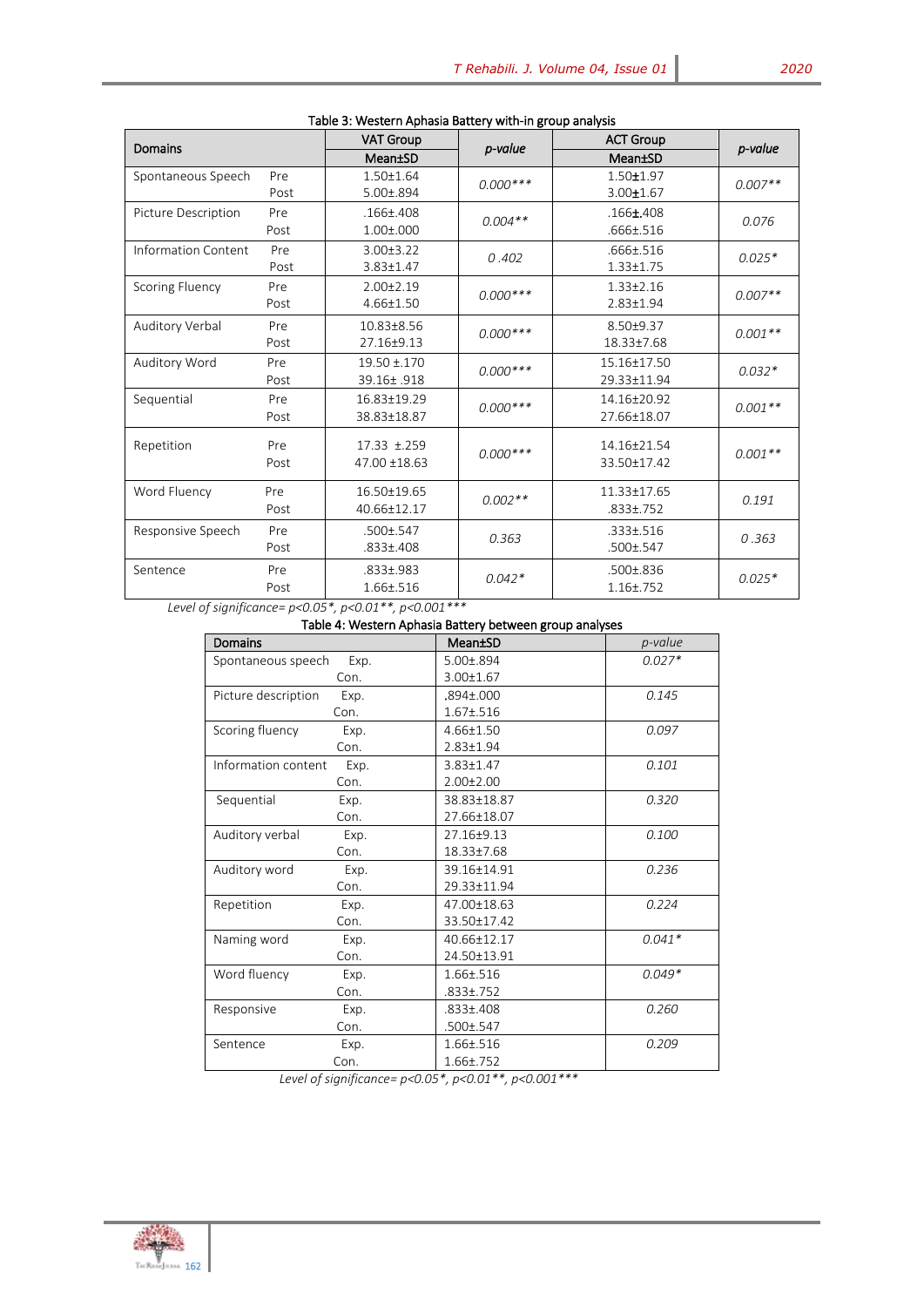## **DISCUSSION**

The aim of the study was to find out the effectiveness of visual action therapy and auditory comprehension therapy on Western Aphasic Battery (WAB) among the patients of Wernicke's Aphasia after stroke.

The with-in analysis showed significant improvement in visual action therapy (VAT) group, which enhanced the domains of fluency, auditory verbal, and repetitions. Therefore, visual action therapy (VAT), a non-verbal approach, was used to train patients for communication through gestures. The pre and post analysis showed improvement on subtests which measure pantomimic and soundrelated perception abilities.<sup>17</sup>

Furthermore, the picture description on western aphasic battery (WAB) was also significantly improved after visual action therapy (VAT). A previous study conducted on Wernicke aphasic patient. And results showed significant improvement after visual action therapy. Additionally, VAT is effective for the improvement of communication skills through pictures in the patients of Wernicke's aphasia.<sup>18</sup>

While, within group comparison also showed significant improvement in auditory comprehension treatment (ACT) in terms of spontaneous speech, fluency, auditory verbal and word, sequential, sentence formation and repetitions. A study conducted by Knollman-Porter K et al. showed effectiveness of ACT in the patients with aphasia.<sup>19</sup>

However, in the present study between groups comparison showed improvement in the sequential commands, word formation, and auditory word in visual action therapy (VAT) group. A previous study supported the currents findings, that the visual action therapy was used for the Wernicke aphasic patients. And significant improvement had been observed in the formation of words, sentences and composition levels of the patients. $20, 21$ 

Moreover, in the current study between groups comparison showed significant improvement in naming word, fluency and spontaneous speech which was also in coherence with the previous study. The current findings of the study corresponded with the previous studies. In which conventional treatment was used for aphasic patients but no significant response was

observed. $^{17}$  The visual action therapy was used for the Wernicke aphasic patients. And significant improvement had been observed in the formation of words, sentences and composition levels of the patients.<sup>20, 21</sup>

#### **CONCLUSION**

It was concluded that the visual action therapy (VAT) is more effective for Wernicke aphasic patients than auditory comprehension treatment (ACT). These findings provided us a direction that VAT and this type of treatment approaches must be used for management of Wernicke's aphasia. Further study should be conducted on large sample size so that generalization can be done with longterm follow-up must conducted to see level of improvement

#### **REFERENCES**

Chengyi L. Designing An Assistive Naming App for Mandarin-Speaking Anomic Aphasia Patients. 2016.

- Bax M, Goldstein M, Rosenbaum P, Leviton A. Proposed definition. Dev Med Child Neurol.2005(08):571-6.
- 3. Helm-Estabrooks N, Fitzpatrick PM, Barresi B. Visual action therapy for global aphasia. J Speech Lang Hear Res.1982;47(4):385-9.
- 4. Bassett DI, Currie PD. The zebrafish as a model for muscular dystrophy and congenital myopathy. Hum Mol Genet.2003;12(suppl\_2):R265-R70.
- 5. Engelter ST, Bonati LH, Lyrer PA. Intravenous thrombolysis in stroke patients of≥ 80 versus< 80 years of age—a systematic review across cohort studies. Age Ageing.2006;35(6):572-80.
- 6. Nespoulous J-L, Joanette Y, Ska B, Caplan D, Lecours A. Production deficits in Broca's and conduction aphasia: Repetition vs. reading. Motor sensory processes in language.1987:53-79.
- 7. Shallice T. Specialisation within the semantic system. Cogn Neuropsychol..1988;5(1):133-42.
- 8. Damasio AR. Aphasia. N Engl J Med. 1992;326(8):531-9.
- 9. Caramazza A, Zurif EB. Dissociation of algorithmic and heuristic processes in language comprehension: Evidence from aphasia. Brain Lang.1976;3(4):572-82.
- 10. Caplan D, Hildebrandt N, Makris N. Location of lesions in stroke patients with deficits in syntactic processing in sentence comprehension. Brain. 1996;119(3):933-49.
- 11. Zurif E, Swinney D, Prather P, Solomon J, Bushell C. An online analysis of syntactic processing in Broca′ s and Wernicke′ s aphasia. Brain Lang.1993;45(3):448-64.
- 12. Gardner H, Zurif EB, Berry T, Baker E. Visual communication in aphasia. Neuropsychologia. 1976;14(3):275-92.
- 13. Burger L, Uittenhove K, Lemaire P, Taconnat L. Strategy difficulty effects in young and older adults' episodic memory are modulated by inter-stimulus intervals and executive control processes. Acta Psychol. 2017;175:50-9.
- 14. Code C, Petheram B. Delivering for aphasia. Int J Speech Lang Pathol.2011;13(1):3-10.
- 15. Hier DB, Yoon WB, Mohr J, Price TR, Wolf PA. Gender and aphasia in the stroke data bank. Brain Lang.1994;47(1):155-67.